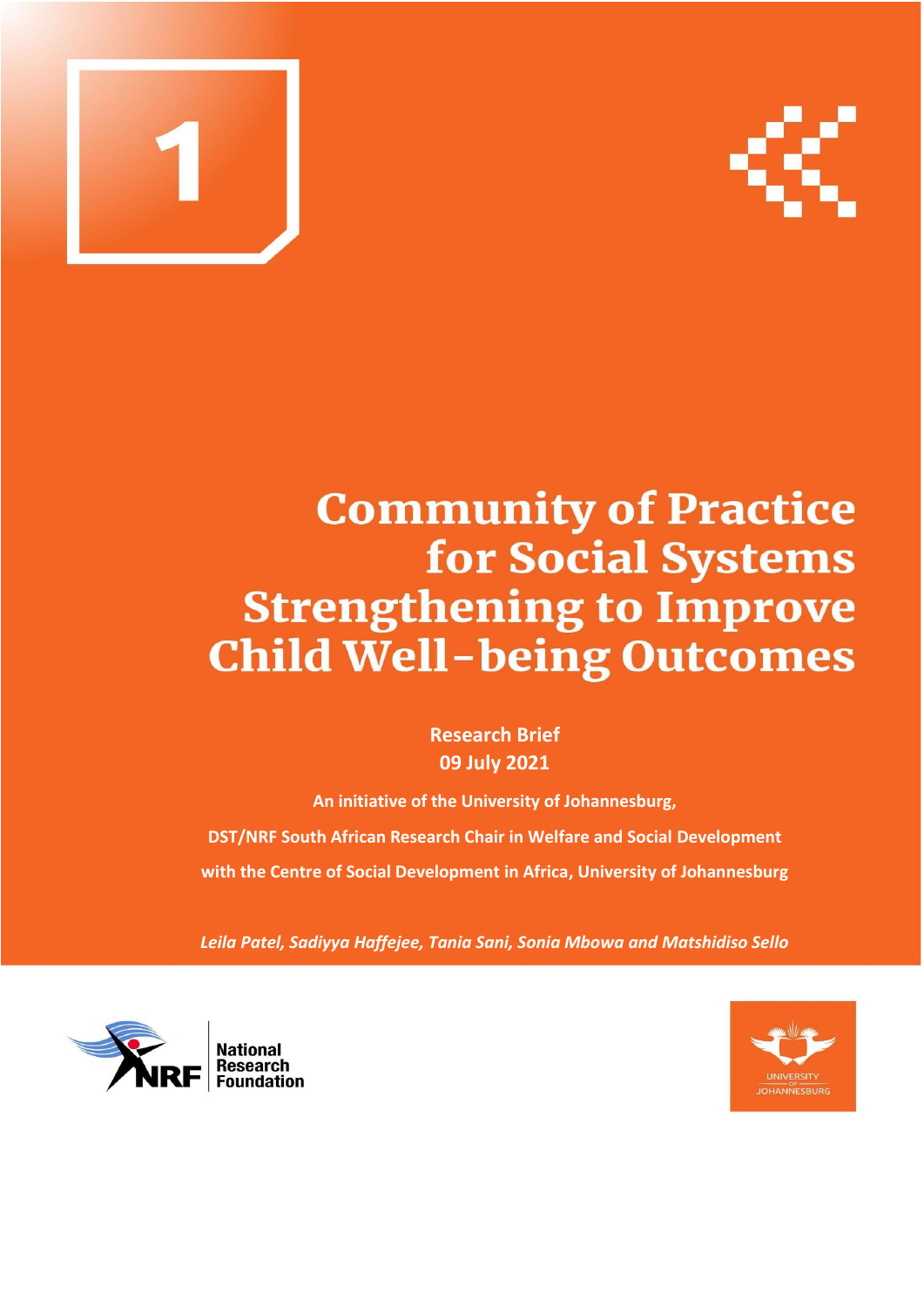#### Introduction and background

Children's rights are enshrined in South Africa's Constitution. The country's apex law, in Sections 27, 28 and 29, guarantees children's rights to basic education, health, food, care and social assistance (National child care and protection Policy, 2019). Sadly, the daily reality for millions of South Africans differs greatly from the protections promised by the Constitution. Close to two thirds of children – a total of 12.8 million, most of them African and Coloured – live in poor households that struggle to meet their basic needs for nutrition, clothing, and shelter (Hall & Sambu, 2017). This has consequences far beyond childhood, both for individuals and society. It may manifest in poor mental and physical health outcomes as well as poor school performance and high drop-out rates, among others.

South Africa has several social policies that are intended to improve child wellbeing outcomes, including free basic education and primary health care, the Child Support Grant (CSG), and the National School Nutrition Programme. A range of other child protection and welfare services are also available through both state and civil society organisations. However, children may still fall through the cracks of service provision due to fragmentation and a lack of functional co-operation between the health, welfare, and education sectors (Richter, et al., 2018).A way to ensure that no children are left behind requires a coordinated response between these social sectors collaborating and cohering around shared goals and actions.

Investing in children's nutrition, health, improving their emotional well-being and schooling outcomes are important social investments in the human resources of a country (Patel, et al., 2017).Not only could this lead to them securing better jobs with higher income in adulthood, but it could also create more stable families and communities and ultimately, a more stable and peaceful society (Patel et al., 2017; Richter et al., 2018).

This Community of Practice (CoP) intervention research project is a multi- and transdisciplinary initiative involving collaboration between researchers and practitioners across different sub-fields like social work, sociology, psychology, educational psychology, education, mathematics and language curriculum specialists, mental health, nutrition, primary health care, community nursing, and public health and school health care services. The CoP study targets children in the foundation years of schooling, Grades R and Grade 1. Early interventions tailored to meet children's needs in poor families during this development stage could have positive long-term benefits for children, their families, and communities. This collaboration between key sectors is assumed to be instrumental in accelerating child wellbeing outcomes beyond only offering the CSG and could aid the search for innovative solutions that are suited to our local context in South Africa.

The research is led by a team of researchers, all of whom have a specific expertise in areas such as social welfare, education, health and mental health. The project is led by, principal investigator Prof. Leila Patel, Chair in Welfare and Social Development together with coinvestigators and research chairs, Prof. Jace Pillay, Chair in Education Psychology and Prof. Elizabeth Henning, Chair Integrated Studies – Education (Mathematics and Language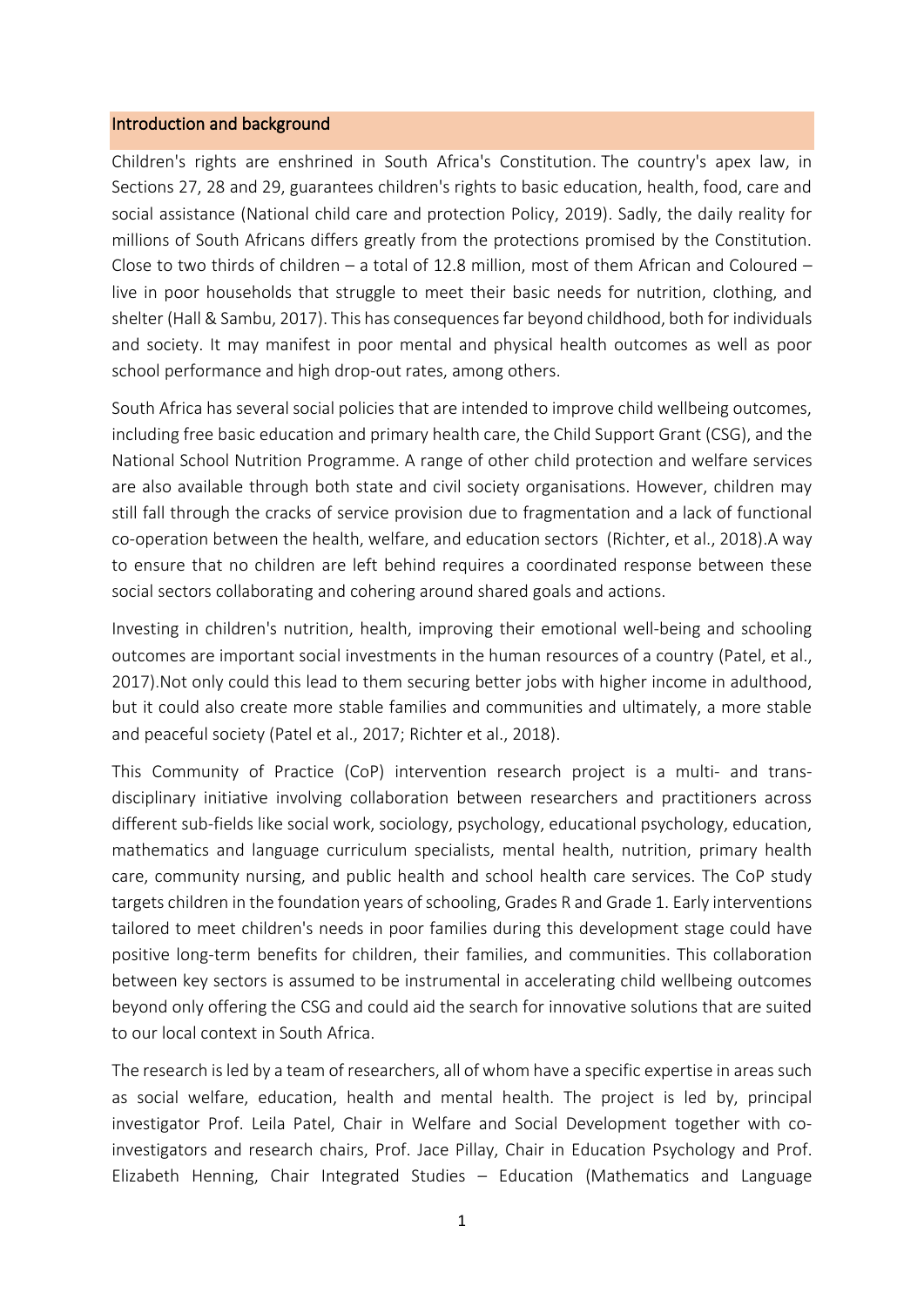development in the early years of schooling). Collaborating academic partners include Dr Ntshingila and Dr Du-Plessis-Faurie (Nursing), Prof Arnesh Telukdarie (Engineering) Prof Lauren Graham, (Centre for Social Development in Africa) SDA, Dr. Wanga Zembe Mkabile (Medical Research Council) and Prof Shane Norris (Centre of Excellence in Human Development). External collaborating partners include UNICEF, the City of Johannesburg, the Gauteng Department of Education, Department of Basic Education, and the Department of Health. The research is funded by the National Research Foundation. Read more about the study [https://www.uj.ac.za/faculties/humanities/csda/Pages/Theme-3-Welfare-and-social](https://www.uj.ac.za/faculties/humanities/csda/Pages/Theme-3-Welfare-and-social-development-innovations-.aspx)[development-innovations-.aspx.](https://www.uj.ac.za/faculties/humanities/csda/Pages/Theme-3-Welfare-and-social-development-innovations-.aspx)

# Aims and objectives

In initiating the CoP we were interested in understanding, firstly, what the most appropriate cross-sectoral interventions to step up child well-being outcomes are; secondly, how these interventions could be delivered across the health, education and social welfare sectors and thirdly, is the CoP approach a viable way of achieving social sector systems strengthening to improve child well-being in urban communities.

In line with this, we identified a number of objectives. These included:

- Development, testing and implementation of a digital Child Well-being Tracking Tool (CWTT) to assess how children are faring.
- Development of a risk assessment profile(s) for the children.
- Development and implementation of co-ordinated intervention plans for at risk children.
- Delivery of integrated services co-ordinated by a social worker.
- Assessment of the outcomes of the intervention.
- Development of generic solutions and action plans and guidelines to step up child wellbeing outcomes across the social sectors.
- Documenting the lessons learnt from this collaboration to improve co-operation across the social service sectors.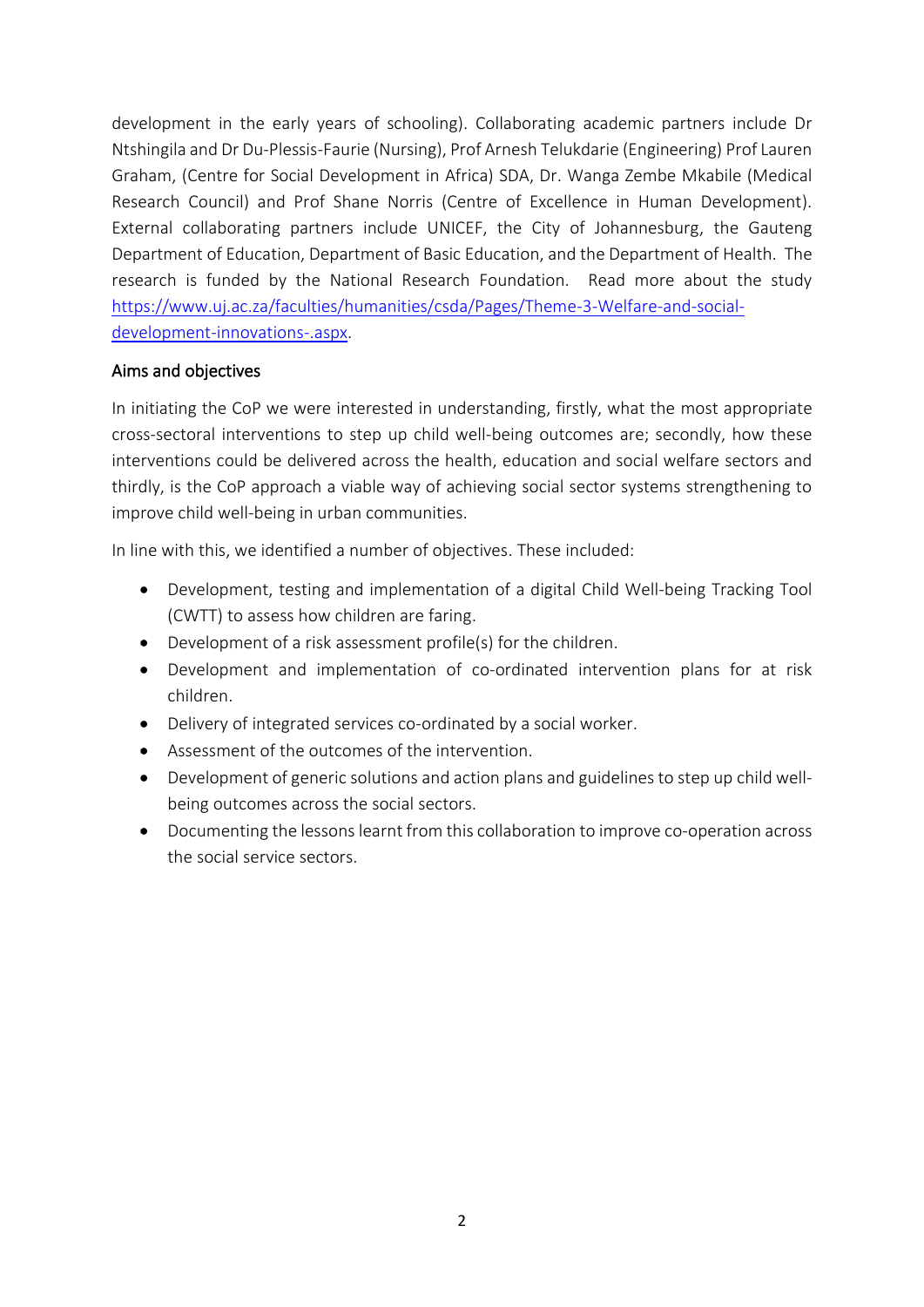## Study Design





The study began with the establishment of an Advisory Level Community of Practice (ALCoP) made up of the research partners who are responsible for the overall leadership and management of the project. Five Local Level CoPs were established at each of the schools where the project was implemented involving all the role players in the assessment and intervention plans for the children who were at risk in different domains. The ALCoP developed the digital tracking tool which was pre-tested and administered between October to December 2020.

A mixed methods design was used, with the quantitative component informing the qualitative component at each stage. A pre-test post-test research design is being implemented. Wave one of data or a pre-test assessment has been conducted. Wave 2 will follow post the intervention and will be implemented from August – September 2021. Sampling for the CCWTT data collection involved randomly selecting one Grade R and one Grade 1 class from the participating school in each community. Parents and caregivers in each of these classes were invited to participate in the study. Across all 5 schools, a total of 162 children and their families participated. Schools were situated in Meadowlands, Ivory Park, Doornkop, Malvern and Alexandra.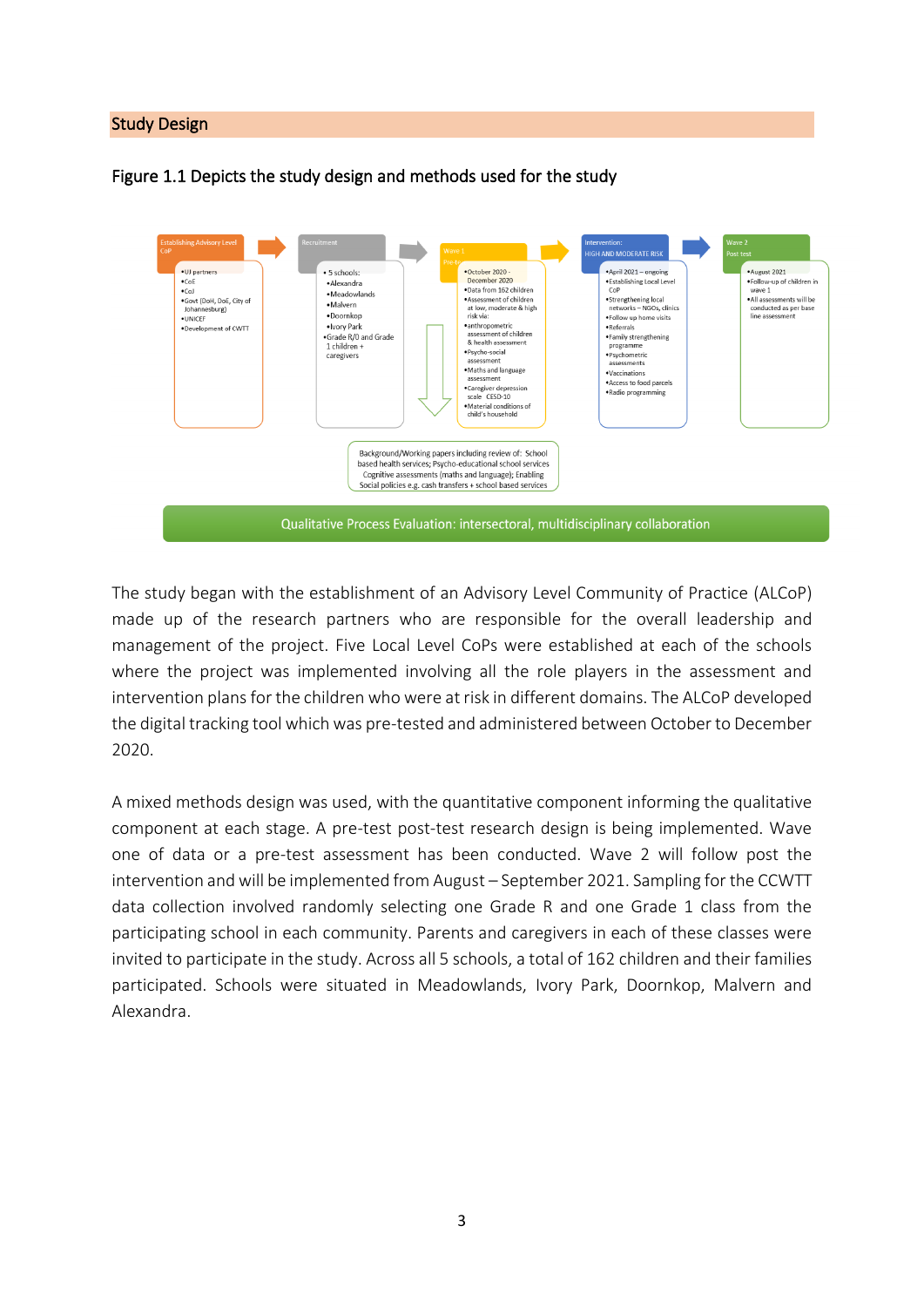# The Digital Child Well-being Tracking Tool (CWTT)

The Child Wellbeing Tracking Tool (CWTT) contained six sections labelled A-F. These domains are all central to the concept of child well-being and relates the physical, educational, or cognitive development of the child as well as their social and emotional well-being.

- Section A contained demographic information for both the child and their caregiver and was completed by the caregiver.
- Section B was made up of five child wellbeing domains namely; education, food and nutrition, health, economic and material wellbeing, and, protection and care. Section B was completed by the caregiver.
- Section C, also completed by the caregiver asked questions about the caregiver's mental wellbeing and ability to cope during the COVID-19 lockdown.
- Section D, completed by the child's teacher, assessed the child's behaviour in class.
- Section E, completed by the nursing preceptor, assessed the child's physical wellbeing including their Body Mass Index.
- Section F assessed the child's psychological wellbeing using standardised psychometric tools.

Based on the above assessments, children were classified into high, medium and low risk groups.

# Key findings from the CoP baseline assessment

# Material well-being of children and families

- Most caregivers had some secondary education (55%), 30% had completed school and 8% had post-secondary education.
- The majority of caregivers in the sample were unemployed (65%). Approximately 17% were employed full-time, 9% of caregivers were employed part-time and 5% of caregivers were self-employed (5%) and/or did some piece work (4%).
- The majority of households (89%) received one or more Child Support Grants followed by the old age pension grant (16%).
- In addition to the Child Support Grant, about 57% of households received other sources of income and only 35% had enough money to buy the things that they needed.
- Approximately 27% of respondents struggled to pay off their debts and 54% of caregivers were struggling to save money monthly.
- Most children lived in households that have access to basic resources and services, like water, sanitation, and electricity.
- Just over 90% of children lived in households that had protection from rain and wind, access to drinking water at home, electricity, and a toilet at home.
- About 55% of caregivers in the overall sample had depressive symptoms. In some schools, there appeared to be higher depression scores, for example, caregivers from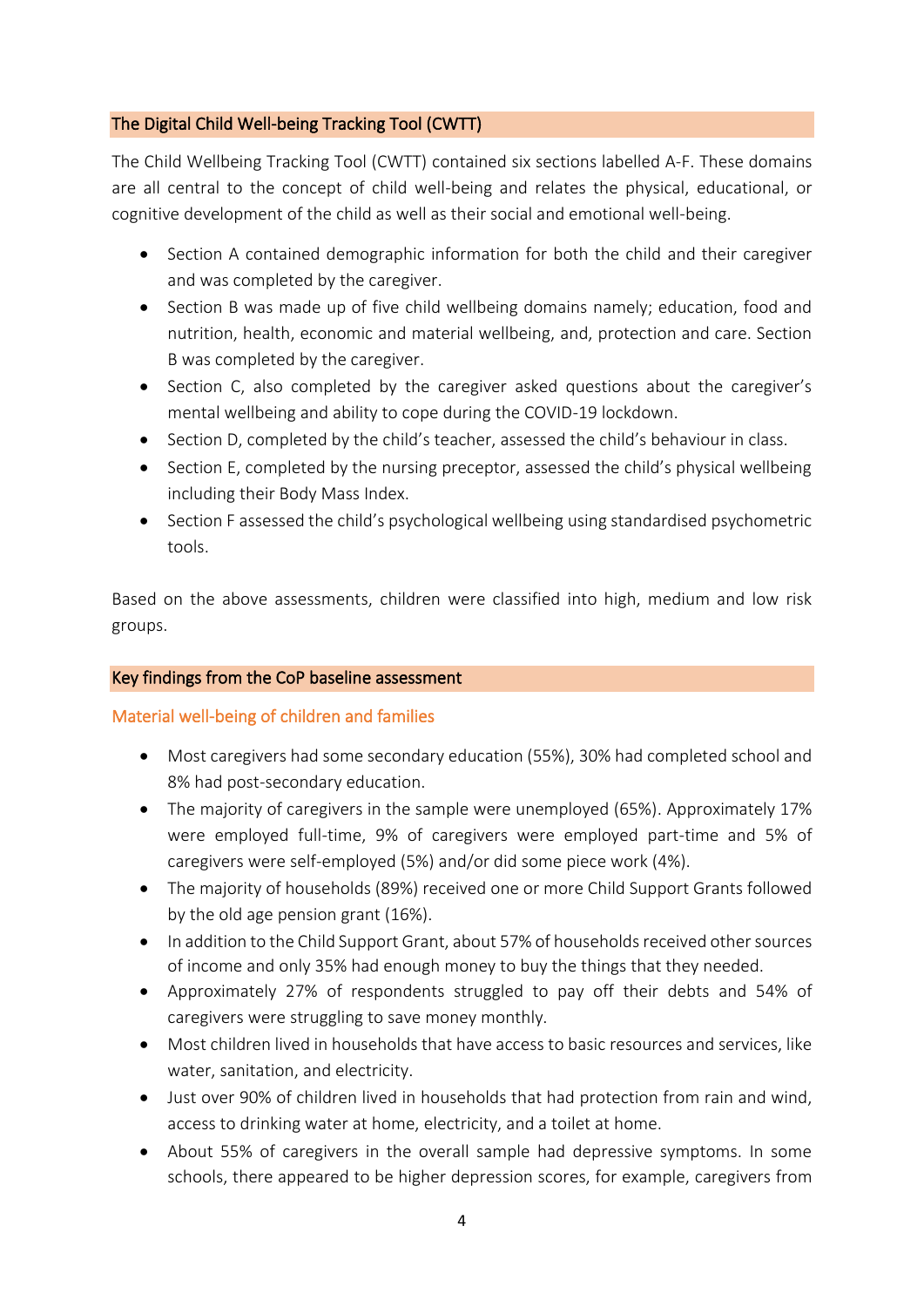Meadowlands appeared to have the highest depressive symptoms (78%), followed by those in Doornkop (60%). Just over 40% of caregivers in Alexandra, Malvern and Ivory Park presented with depressive symptoms.

• A majority of the caregivers reported not having family or community support in times of need (63%).

# Children's health, nutrition, education and wellbeing

• Approximately 13% of caregivers stated that children in their household did not have enough food to eat while 24% said that there were times when children did not have enough to eat.

# *Health:*

- Approximately 21% of child had some health concerns that indicated a need for support or health interventions.
- Approximately 13% of children were stunted, 6% appeared to be wasted, 7% were underweight, 4% were overweight.
- Approximately 15% of the caregiver's reported that their child's health was stopping them from going to school.
- Almost 39% of their children did not participate in any sporting activities outside of school hours.
- Health care workers reported that 33% of the children's vaccinations were not up to date and approximately 20% of the children had dermatological conditions.

# *Education*:

- Primary school learners lost 70% to a full year of learning between March 2020 and June 2021 (Shepherd & Mohohlwane, 2021)
- From our sample, 46% of the children were in grade 1 while 54% were in grade R. Of these children 21% of them where older for grade 1 (8 years old) and 6 % were older to be in grade R (7 years old).
- Caregivers appeared to have a positive view about the children's progress at school as well as their own involvement in their children's schooling.
	- o Approximately 84% said their children were progressing with their schoolwork, 88% said their children did their homework as required and 94% said that there was always someone to help the child with their homework.
	- o 36% of the children were afraid or refused to go to school, the majority being in Grade R.
- Teachers' responses regarding child school attendance, progress and well-being appeared to be lower than that reported by caregivers.
	- o Approximately 68% of children do their homework as required
	- o Teachers identified 22% of children with a learning difficulty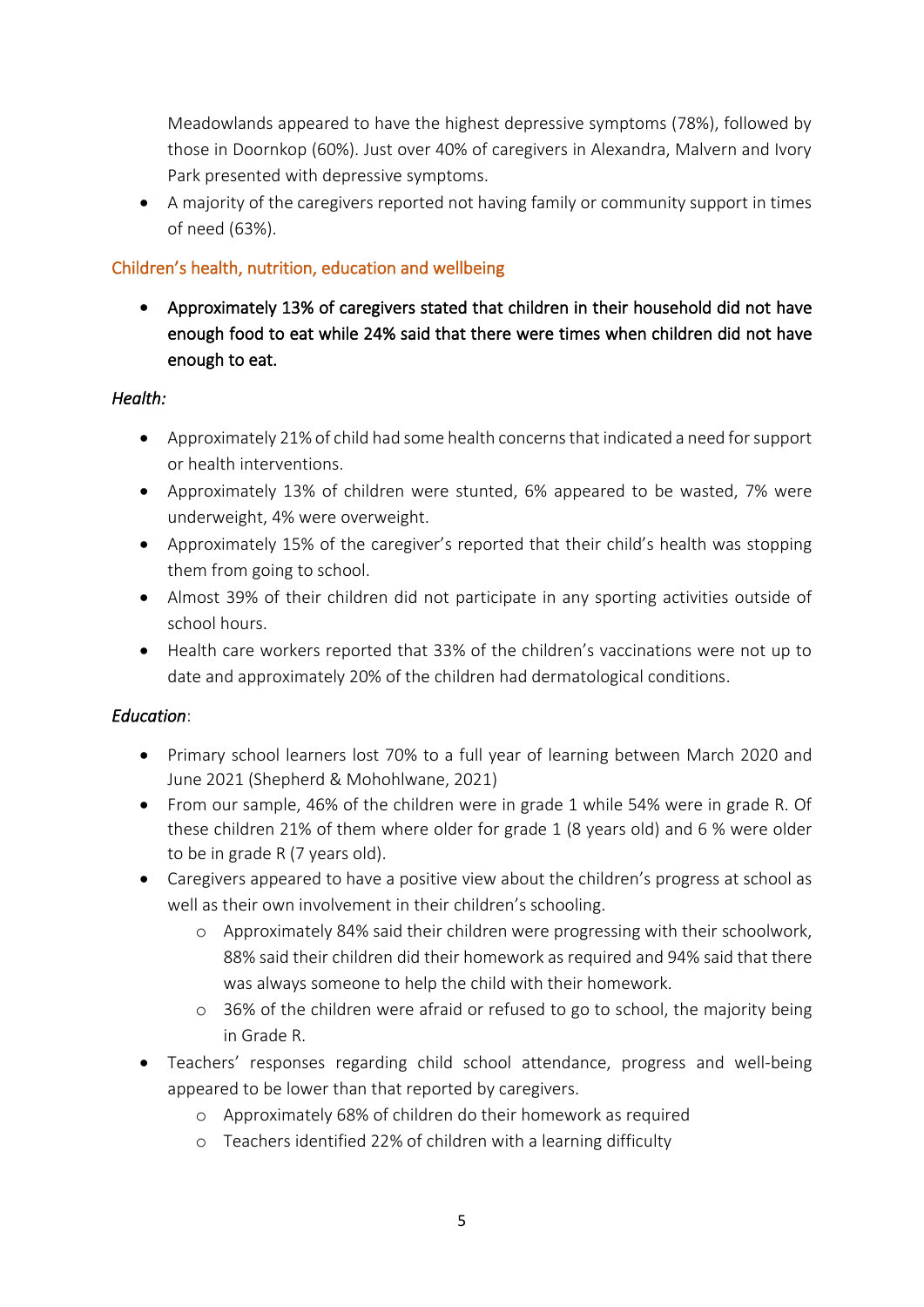- o Teachers reported that 80% of caregivers were involved in their child's education and 90% of children attended school and were well groomed.
- Teachers identified symptoms of anxiety in 13% of children and unhappiness in 7%.
- Teachers also reported that about 18% of the children had difficulty in controlling their behaviour and 14% of the children struggled to calm themselves down when they are upset.

# *Protection and care domain*

• 64% of caregivers reported being concerned about the safety of their children while 8% of the caregiver's reported that their children have been victims of abuse or violence and 67% had been exposed to some form of violence at home or in the community.

#### Implications of Baseline Findings- Where to next?

From the above, immediate points of intervention will focus on:

- 1. Identification of children at high and moderate risk; make appropriate referrals.
- 2. Addressing food insecurity and nutritional needs.
- 3. Ensuring health follow up's including vaccinations.
- 4. Identification of learning challenges and accessing necessary support.
- 5. Immediate follow up with regards to child safety and protection, including home visits.
- 6. Provision of support to caregivers (mental health and economic wellbeing)

# To this end our intervention plan includes:

- ❖ Establishment of Local level CoPs to address the challenges children and caregivers face.
- ❖ Assignment of one social worker per school to follow up on families and children in need who will deliver services for a three-month period.
- ❖ Identify community resources that distribute food parcels and making appropriate referrals to address hunger and food insecurity.
- ❖ Ensuring children are accessing the School Nutritional Programme on days when they are not at school.
- ❖ Working with local clinics to ensure that all children in the sample (and within the school) are caught up on vaccinations.
- ❖ Conduct full educational psychological assessments of children at risk.
- **❖** Inclusion of families in need for participation in the Sihlengimizi family strengthening programme.
- ❖ Family strengthening community radio and WhatsApp messaging in two of the five areas focusing on: (a) promoting parental involvement in children's schooling; (b) nutrition and healthy food practices; (c) Tips for caregivers to manage stress and difficult behaviours in children; and (d) money matters.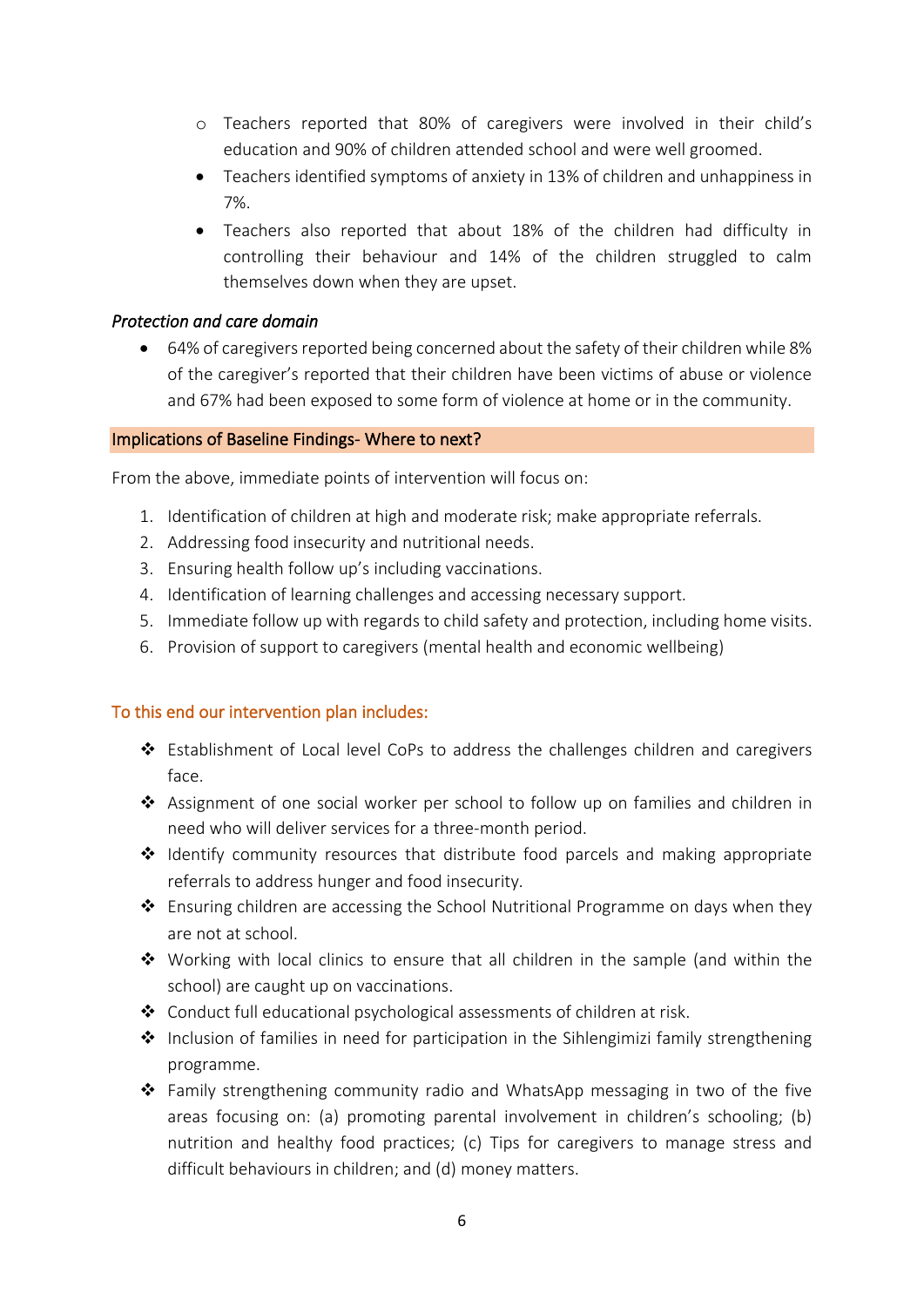## **Conclusion**

We may draw the following conclusions from the study findings. First, the material well-being of children was compromised by high unemployment rates of caregivers which was significantly higher than the national unemployment rate in the third quarter of 2020 when the survey was conducted. Four out of ten caregivers did not have enough money to buy the things that they needed such as food and basic necessities. Although different questions are used, the findings are similar to the NIDS-CRAM findings for the same period in 2020 (Van der Berg et al., 2020).

Social grant monies were an important source of survival for these families with 89% of households receiving one or more social grants. Although just over half of the households received other sources of income, taken together, this was insufficient to meet basic expenses and consequently almost a third struggled with indebtedness and over half couldn't save.

Second, despite the dire material deprivation of the children and their families, over half had access to food but this was insufficient for 13% of the children who did not have enough food to eat. This varied across the study areas with two areas (Doornkop and Meadowlands in Soweto) reporting higher rates of child hunger. These figures are slightly below the NIDS-CRAM findings of 16% at the same time in 2020 (van der Berg, Patel and Bridgman 2020).

Of concern is that a fair proportion of children experienced health conditions that needed intervention and a third had incomplete vaccinations.

Third, the majority of children attended school, were well groomed and were progressing satisfactorily according to their caregivers and teachers. However, teachers had a less positive view about children doing their homework during the Covid-19 pandemic while the majority of parents reported that this was not a challenge. What was worrying is that almost half of the children were older than they should be for their grade and 22% were identified with learning difficulties.

Forth, caregiver and child mental health were most concerning. Over half of caregivers (55%) had depressive symptoms and this varied across the areas with some areas such as Meadowlands and Doornkop having unusually higher rates of depression. Teachers reported that 13% of children presented with anxiety and expressed feelings of unhappiness. Two thirds of caregivers were also concerned about child safety with similar numbers having exposure to violence at home and in the community.

Despite these disconcerting findings about the material and psychosocial well-being of the children as well as experiences of violence in their households and communities, children were doing well on other indicators. For instance, 82% were attending school even though this was on a rotational timetable, 69% were assessed to be in good health and almost all children were living in households where they had access to basic services, even though these may be of poor quality.

Addressing children's needs holistically requires an inter-sectoral and transdisciplinary response. Although the social grants policy mitigates household poverty and food insecurity, the unusually high rates of unemployment means that the grants are clearly not sufficient to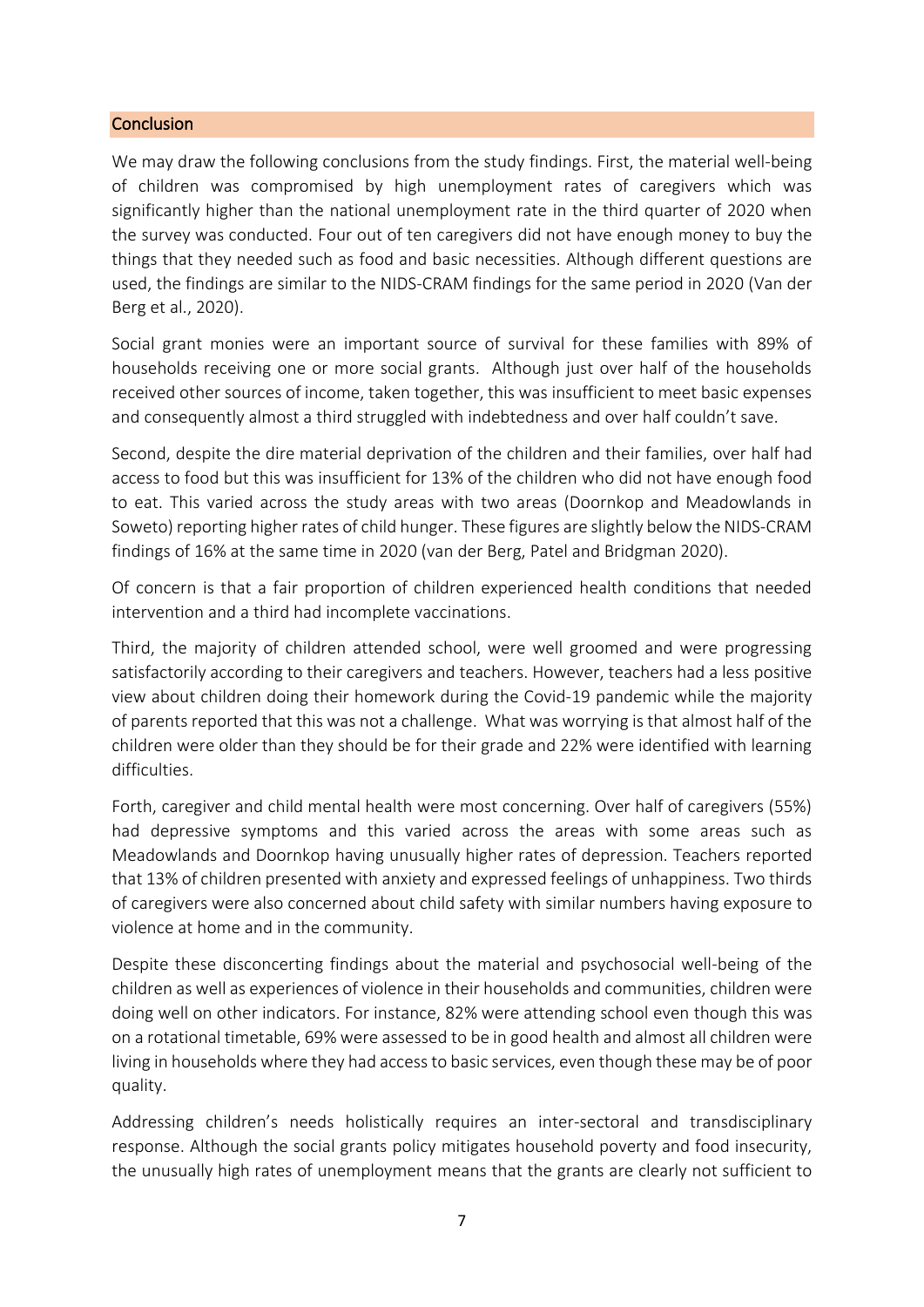address these challenges. Complimentary services across different social sectors need to be better co-ordinated to respond to the diverse challenges that children and their families are faced with. In view of the fragmentation of service provision, a lack of cooperation between the sectors and the silos in which services are delivered, collaboration is problematic. Each function is also governed by separate laws, organisational mandates, reporting lines, operating procedures, different work styles and cultures as well as different knowledge systems, budgets and human resources. Collaboration is easier said than done in such complex systems. Policy guidelines and protocols to promote cooperation between all the parties could improve service provision. Practitioner training and 'learning by doing' could promote more seamless collaboration and the crossing of closely guarded boundaries between service agencies. The research thus far also shows that some children and their families have very particular needs and that customised interventions are needed to respond appropriately and timeously.

Finally, it is our contention that the CoP model provides a useful learning vehicle to understand how to break down silos, co-operate around a common purpose and find real life solutions with the school as the focal point of engagement. By placing the needs of the child and their family at the centre of our intervention strategies, we hope to find systemic solutions that could cut through the barriers that perpetuate exclusion of groups of children who are left behind.

# Sources

Hall, K., & Sambu, W. (2017). *Income poverty, unemployment and social grants*.

- National child care and protection Policy. (2019). *Working Together To Advance the Rights of All Children To Care and Protection National*. https://www.gov.za/sites/default/files/gcis\_document/202102/national-child-care-andprotection-policy.pdf
- Patel, L., Knijn, G. M., Gorman-Smith, D., Hochfeld, T., Isserow, M., Garthe, R. & Kgaphola, I. (2017). Family contexts, child support grants and child well-being in South Africa. Johannesburg .
- Richter, L., Dawes, A., Juan, A., Lake, L., Nkala-Dlamini, B., Reddy, V., & Theron, L. (2018). Interactions between the family and the state in children's health, education and social development. In K. Hall, L. Richter, Z. Mokomane, & L. Lake (Eds.), South African Child Gauge 2018. Cape Town: Children's Institute, University of Cape Town.

Shepherd, D., & Mohohlwane, N. (2021). *The impact of COVID-19 in education-more than a year of disruption*. https://doi.org/10.21203/rs.3.rs-568605/v1

Van der Berg, S., Patel, L., & Bridgman, G. (2020). *Hunger in South Africa during 2020: Results from Wave 3 of NIDS-CRAM - National Income Dynamics Study (NIDS) – Coronavirus Rapid Mobile Survey (CRAM).* https://cramsurvey.org/